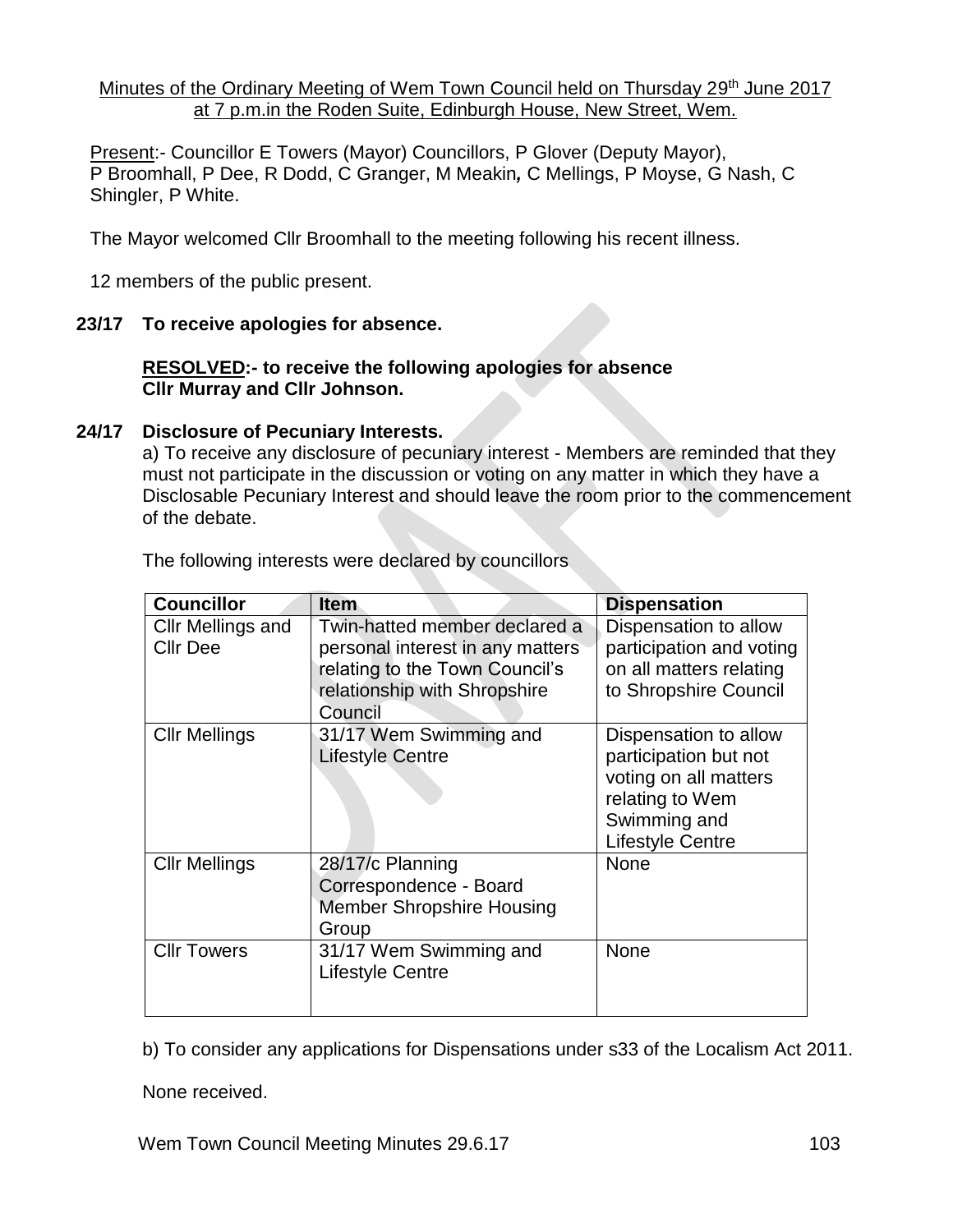**25/17 Public Participation Time** - a period of 15 minutes will be set aside for residents of Wem Town to speak.

Mr Edwards congratulated the Mayor and Deputy Mayor on their appointments.

He reported that in his opinion the Vehicle Activated Sign (VAS) on Mill Street was not effective as drivers were ignoring it.

Mr Edwards outlined his objections to the planning application 17/01924/FUL Land Off Mill Street Wem Shropshire and he stated that the location of the proposals was wrong for a number of reasons including the environmental impact it would have and the fact that it was out of keeping with the area. He also queried the width of the footway along Mill Street and stated that it was too narrow for wheelchairs.

A member of the public thanked the Council for the VAS in Mill Street and stated that it was working well. He outlined his objections to the planning application stating that it was out of keeping with the conservation area and would have traffic implications for the area. He stated that the Council should comment that if planning permission was to be granted a condition of the permission would be that the developer should fund road safety improvements in Mill Street.

A resident of Mill Street asked whether the Town Council has asked Shropshire Council to repaint the zebra crossings on Mill Street and improve the road markings throughout the town.

A resident of Mill Street stated that in her opinion the VAS is having an impact, she reported that a meeting had been held with Mr Davenport of Shropshire Council and asked why there was not a representative of Wem Town Council at the meeting.

A representative of the Roden Grove Campaign Group commented that they supported the planning objections raised by other members of the public. They also commented that the proposed flats will have a negative impact on the infrastructure of the area.

A representative of Wem Civic Society commented that they supported the planning objections raised by Mr Edwards.

### **26/17 Council Minutes**.

To approve as a correct record the minutes of the Annual General Meeting of the Town Council held on 16<sup>th</sup> May 2017.

**RESOLVED:- that the minutes of the Annual General Meeting of the Town Council held on 16th May 2017 be approved as a correct record and signed by the Mayor.**

**27/17 Progress report** - To note the Clerks progress report on matters arising at previous meetings.

The Clerk was asked to see if some of the street signs located around the VAS could be relocated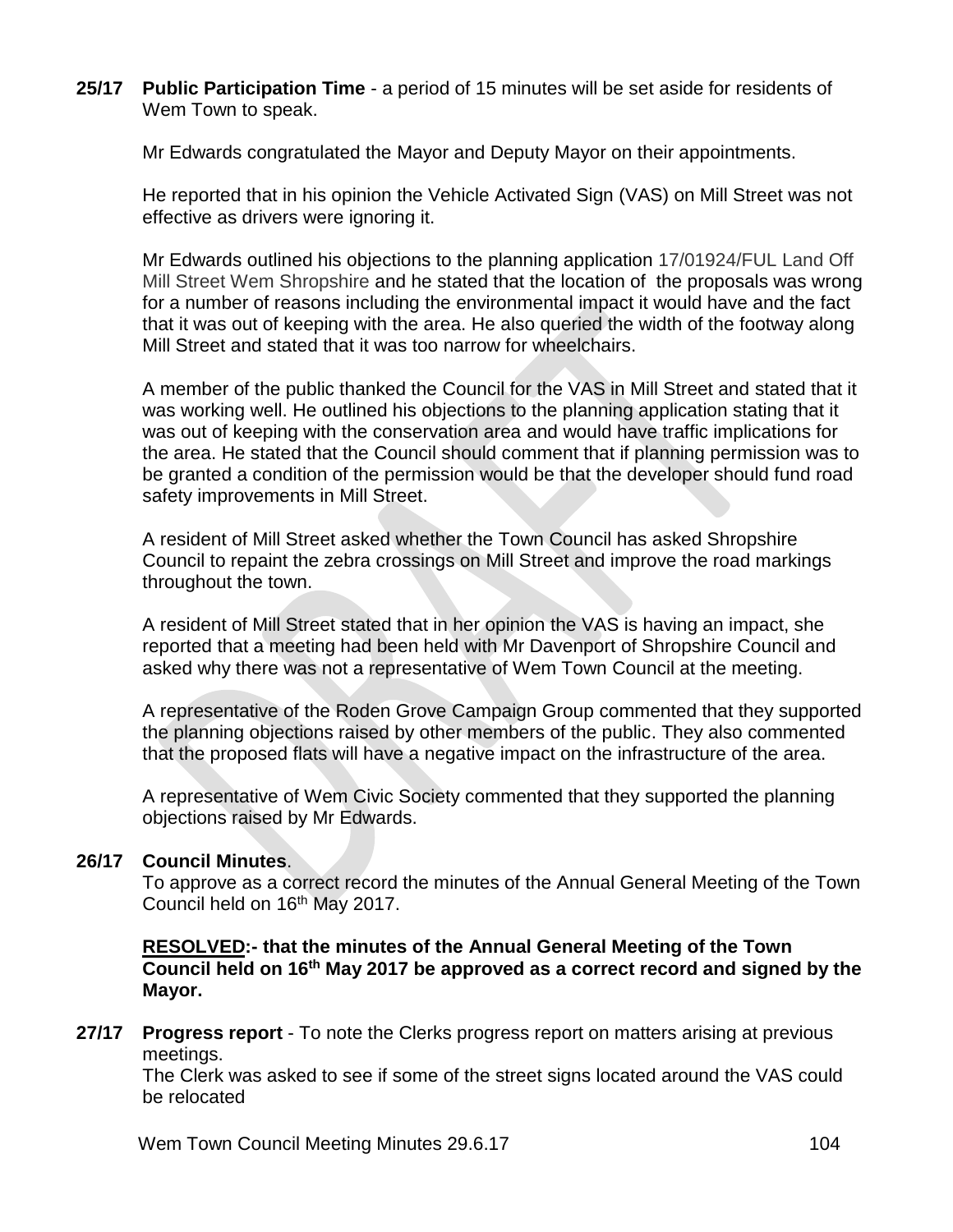The Clerk was asked to request an update in relation to the yellow lines on Station Road.

### **RESOLVED:- to note the report.**

#### **28/17 Planning Applications. a)Planning Applications for consideration**

17/02486/FUL - Grange Park, Shawbury Road Proposal: Erection of a single storey extension to provide new vehicle service bays and car showroom and refurbishment of existing vehicle service buildings following demolition of existing redundant administration buildings.

## **RESOLVED:- to support the application.**

17/01924/FUL Land Off Mill Street Wem Shropshire, Erection of two blocks of residential care home comprising 50.no units with communal facilities; formation of car parking; diversion of public right of way and associated works.

A discussion took place and a number of Councillors outlined their objections to the application.

### **RESOLVED:- that Wem Town Council strongly object to this application upon the following grounds:-**

1.The proposals will have an adverse impact on the town. The additional traffic flows that the development will create, onto an already busy and congested narrow road, opposite a large development will add to the existing air pollution and increase the standing traffic along Mill Street.

2. The proposed design and appearance of the development is completely out of keeping with its location in a small market town and will have an adverse impact upon the Conservation Area.

3 .The proposals will have an adverse impact upon the sympathetic redevelopment of an historic building Wem Mill which is immediately opposite the proposed development.

4. The Town Council has serious local concerns about the potential flooding of this development and its impact upon existing nearby properties which could be adversely affected by such a large building. These proposals could particularly impact on residents of Roden Grove as the North side of the River Roden is a Flood Zone 2 and the area fails the sequential test for flooding.

5 The Proposals will have an adverse impact on the local wildlife corridor as highlighted in the Green Network Study for Wem.

6. The Town Council do not support any diversion of a public right of way to aid this development.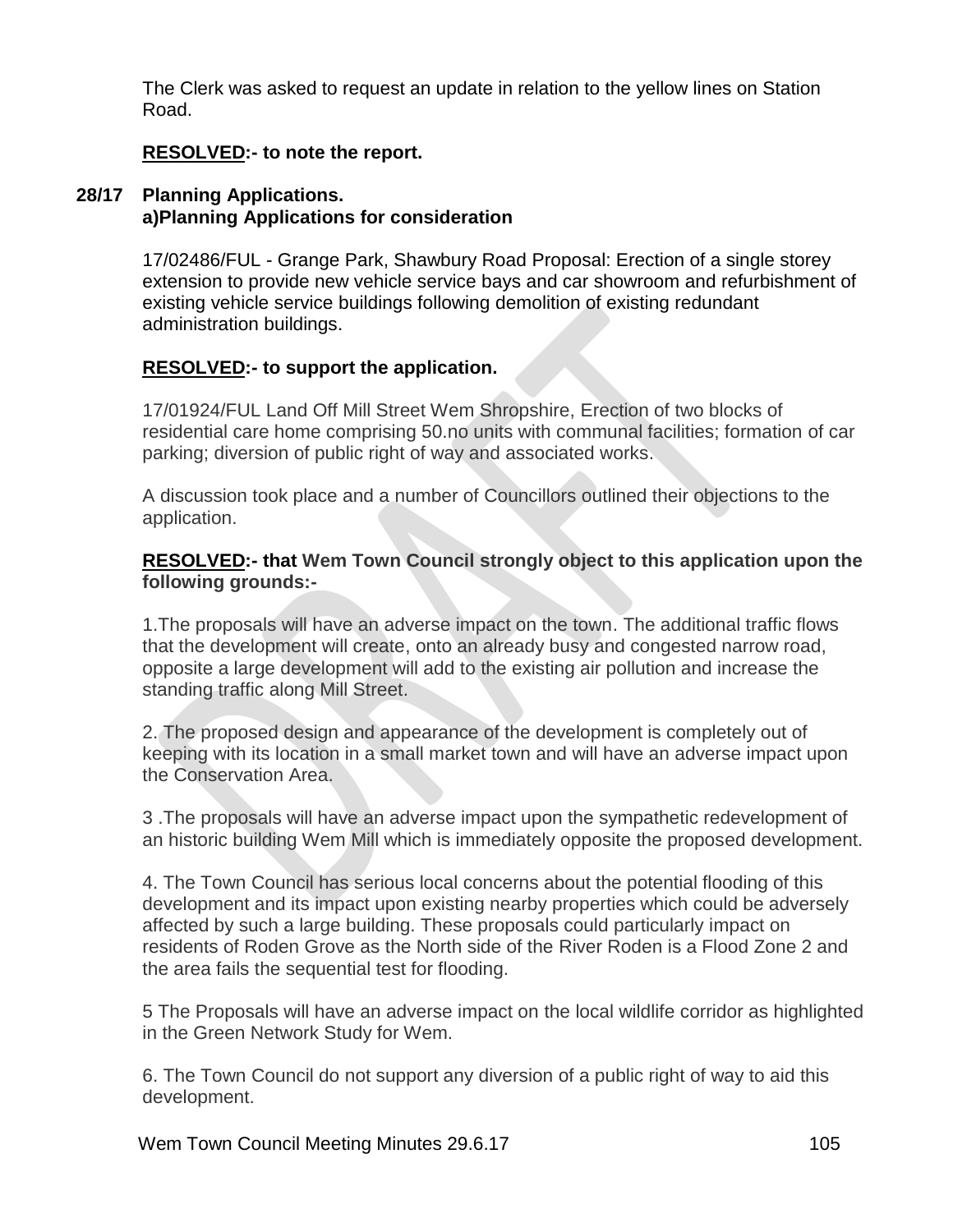7. The Town Council considers that the design of the proposed development is poor and the site is outside of the development boundary. In addition to this due to the provision of other facilities in the town for elderly residents the Town Council is not convinced there is a need of a development of this nature in the town.

8. The Proposals do not comply with the national planning policy framework for Wem.

Due to the strong feeling against this proposal the Town Council requests that the application is considered by the North Shropshire Planning Committee and that a site meeting takes place for Councillors to view the site prior to any decision being taken.

# **b) To note the recent planning decisions**.

# **RESOLVED:- to note the decisions.**

#### **c) Planning Correspondence**

Cllr Mellings left the room and took no part in discussions.

i) to consider letter received relating to the Westlands Development.

A discussion took place on the concerns of residents over the height of the bungalows and the impact that the development was having on some neighbouring properties. The response received from Shropshire Housing Group on this matter was considered.

## **RESOLVED:- to receive the letter.**

#### **29/17 Finance and Accounts for Payment**

a) To approve accounts for payment and any payments made prior to meeting.

# **RESOLVED:- to approve the following payments**

#### **Payments made prior to the meeting**

| <b>Supplier</b>        | <b>Service</b>                | <b>Net</b> | Vat    | <b>Gross</b> | Chq/<br><b>BACS No</b> |
|------------------------|-------------------------------|------------|--------|--------------|------------------------|
| Welch and              | <b>Surfacing Wheatlands</b>   | 1209.38    | 241.88 | 1451.26      | <b>BACS</b>            |
| <b>Phillips</b>        |                               |            |        |              | 22.17                  |
| <b>Severn Business</b> | <b>Remote Access Licence</b>  | 72.00      | 14.00  | 86.40        | <b>BACS</b>            |
| <b>Solutions</b>       |                               |            |        |              | 23.17                  |
| <b>Talk Talk</b>       | <b>Broadband May</b>          | 16.00      | 3.20   | 19.20        | <b>DD</b>              |
| Shropshire             | Payroll                       | 6403.82    | 12.72  | 6416.54      | <b>DD</b>              |
| Council                |                               |            |        |              |                        |
| Viking                 | <b>Office Supplies</b>        | 53.15      | 10.63  | 63.78        | <b>BACS</b>            |
|                        |                               |            |        |              | 24.17                  |
| Healthmatic            | <b>Toilet cleaning May</b>    | 787.50     | 157.50 | 945.00       | <b>BACS</b>            |
|                        |                               |            |        |              | 25.17                  |
| <b>PG Skips</b>        | <b>Bin Emptying Love Lane</b> | 40.55      | 8.11   | 48.66        | <b>BACS</b>            |
|                        | Bin emptying rec.             | 64.05      | 12.81  | 76.86        | 26.17                  |
|                        | Skip provision                | 70.00      | 14.00  | 84.00        |                        |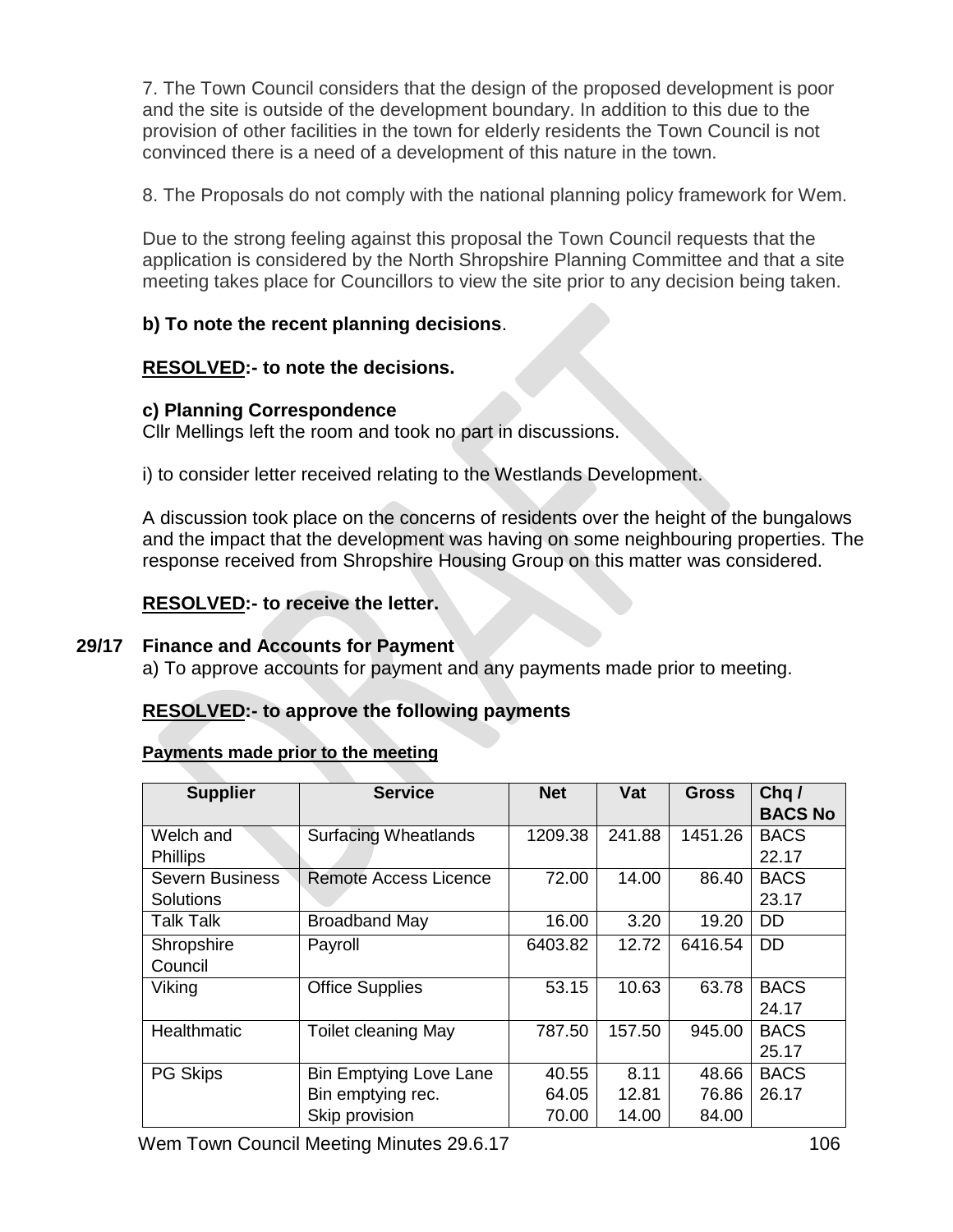|                      | Total                           | 174.60  | 34.92  | 209.52  |             |
|----------------------|---------------------------------|---------|--------|---------|-------------|
| Eon                  | Lighting repairs                | 365.29  | 73.06  | 438.35  | <b>BACS</b> |
|                      | Annual contract 1st             | 1800.98 | 360.20 | 2161.18 | 27.17       |
|                      | payment                         |         |        |         |             |
|                      | Total                           |         |        | 2599.53 |             |
| Zephyr               | Flags                           | 333.90  | 66.78  | 400.68  | <b>BACS</b> |
|                      |                                 |         |        |         | 29.17       |
| Imprint              | <b>Newsletter Printing</b>      | 185.00  |        | 185.00  | <b>BACS</b> |
|                      |                                 |         |        |         | 30.17       |
| <b>SALC</b>          | <b>Cllr Training</b>            | 125.00  |        | 125.00  | <b>BACS</b> |
|                      |                                 |         |        |         | 31.17       |
| One stop             | Portable flagpole               | 206.00  | 41.20  | 247.20  | <b>BACS</b> |
| promotions           |                                 |         |        |         | 32.17       |
| <b>West Mercia</b>   | <b>Toilet electricity April</b> | 46.12   | 2.31   | 48.43   | <b>BACS</b> |
| Energy               |                                 |         |        |         | 33.17       |
| <b>Mark Fitton</b>   | <b>Bus Shelter Cleaning</b>     | 45.00   |        | 45.00   | <b>BACS</b> |
|                      | June                            |         |        |         | 34.17       |
| Ricoh                | Lease                           | 105.01  | 35.12  |         | <b>BACS</b> |
|                      | Usage Fee                       | 70.59   |        |         | 35.17       |
|                      |                                 | 175.60  |        | 210.72  |             |
| Wicksteed            | ROSPA inspection                | 270.00  | 54.00  | 324.00  | <b>BACS</b> |
|                      |                                 |         |        |         | 36.17       |
| Mr Crowe             | Allotment rent refund           |         |        | 14.25   | 300041      |
| <b>ICO</b>           | Data Protection                 | 35.00   |        | 35.00   | 300042      |
|                      | Registration                    |         |        |         |             |
| <b>TWM</b>           | Vehicle Activated Sign          | 2500.00 | 500.00 | 3000.00 | 300043      |
| Homedene             | Plants for planters             | 333.33  | 66.67  | 400.00  | 300044      |
| <b>Cllr Mellings</b> | <b>Travel Expenses - social</b> | 10.40   |        | 10.40   | 300045      |
|                      | media training                  |         |        |         |             |
| <b>Talk Talk</b>     | <b>Broadband June</b>           | 16.00   | 3.20   | 19.20   | <b>DD</b>   |

# **Payments for approval**

# **RESOLVED:- to approve the following payments**

| <b>Supplier</b>    | <b>Service</b>                | <b>Net</b> | Vat    | <b>Gross</b> | Chq/           |
|--------------------|-------------------------------|------------|--------|--------------|----------------|
|                    |                               |            |        |              | <b>BACS No</b> |
| <b>XMA</b>         | Toner                         | 54.47      | 10.89  | 65.36        | <b>BACS</b>    |
|                    |                               |            |        |              | 37.17          |
| <b>Healthmatic</b> | <b>Toilet Cleaning June</b>   | 787.50     | 157.50 | 945.00       | <b>BACS</b>    |
|                    |                               |            |        |              | 38.17          |
| Shropshire         | <b>Health and Safety</b>      | 920.00     | 184.00 | 1104.0       | <b>BACS</b>    |
| Council            | Contract                      |            |        | 0            | 39.17          |
| <b>SIcc</b>        | Data Protection Webinar       | 25.00      |        | 25.00        | <b>BACS</b>    |
|                    |                               |            |        |              | 40.17          |
| <b>WME</b>         | <b>Toilet electricity May</b> | 26.02      | 1.30   | 27.32        | <b>BACS</b>    |
|                    |                               |            |        |              | 41.17          |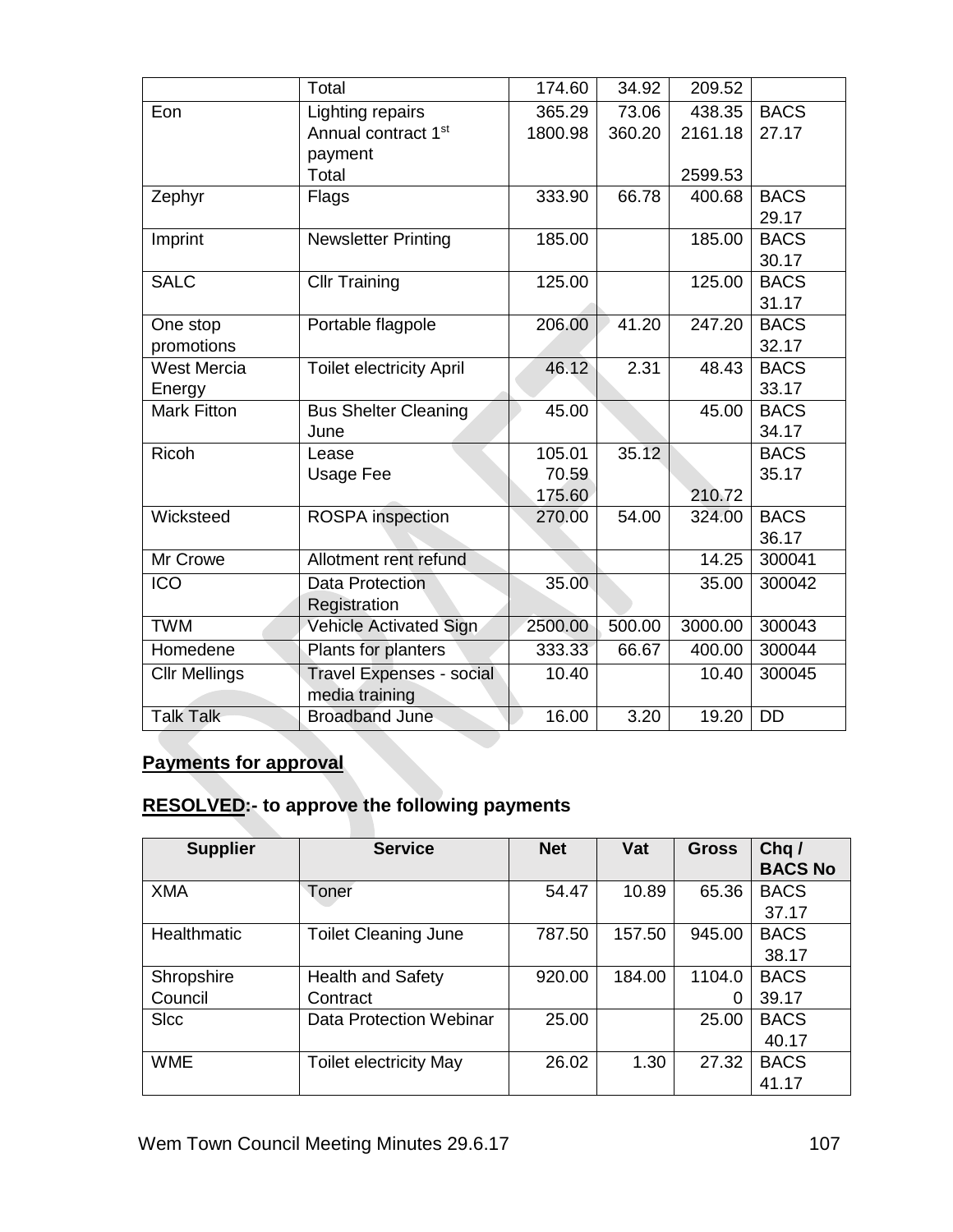| I Lower Lacon  | Compost | 86.40 | $17.28$ $\vert$ | 103.68 300046 |
|----------------|---------|-------|-----------------|---------------|
| l Caravan Park |         |       |                 |               |

## **30/17 Amenities and Services Committee meeting 13.6.17**

To receive these minutes and approve recommendations contained therein.

#### **RESOLVED:- to receive these minutes and approve recommendations contained therein**.

**31/17 Wem Swimming and Lifestyle Centre Liaison Group meeting 24.5.17** To receive these minutes. A question was asked concerning the continuation of the grant received from Shropshire Council, Cllr Mellings that if this grant was cut it was not anticipated that it would cause any major issues.

#### **RESOLVED:- to receive these minutes.**

**32/17 Events Committee meeting 24.5.17** To receive these minutes.

#### **RESOLVED:- to receive these minutes.**

**33/17 Town Council Vision event –** to consider holding an event to map out the Town Council's aims and objectives for the next 4 years. A discussion took place on the need to involve the public in any event to ensure that any vision developed best represents the needs of residents.

#### **RESOLVED:- to delegate the planning of this event to the Finance and Corporate Governance Committee to consider in more detail with a view to holding an event in October.**

**34/17 Updating the Town Council's methods of communication:** to consider report submitted by Cllr Moyse.

Cllr Moyse presented his report and commented that he had already set up a Town Council specific email account which can be done easily for free. He also stated that Councillors could help to reduce the Council's costs if they were prepared to receive all meeting papers via email.

**RESOLVED:- to refer this matter to the Communications Working Party for further discussion.**

**35/17 Shropshire Council Contract for Health and Safety Services** – for consideration.

**RESOLVED:- to approve the contract for 2017-18.**

**36/17 Deputy Mayors Chain –** to consider quote for refurbishment and updating. It was reported that a quote was not available in time for the meeting.

Wem Town Council Meeting Minutes 29.6.17 108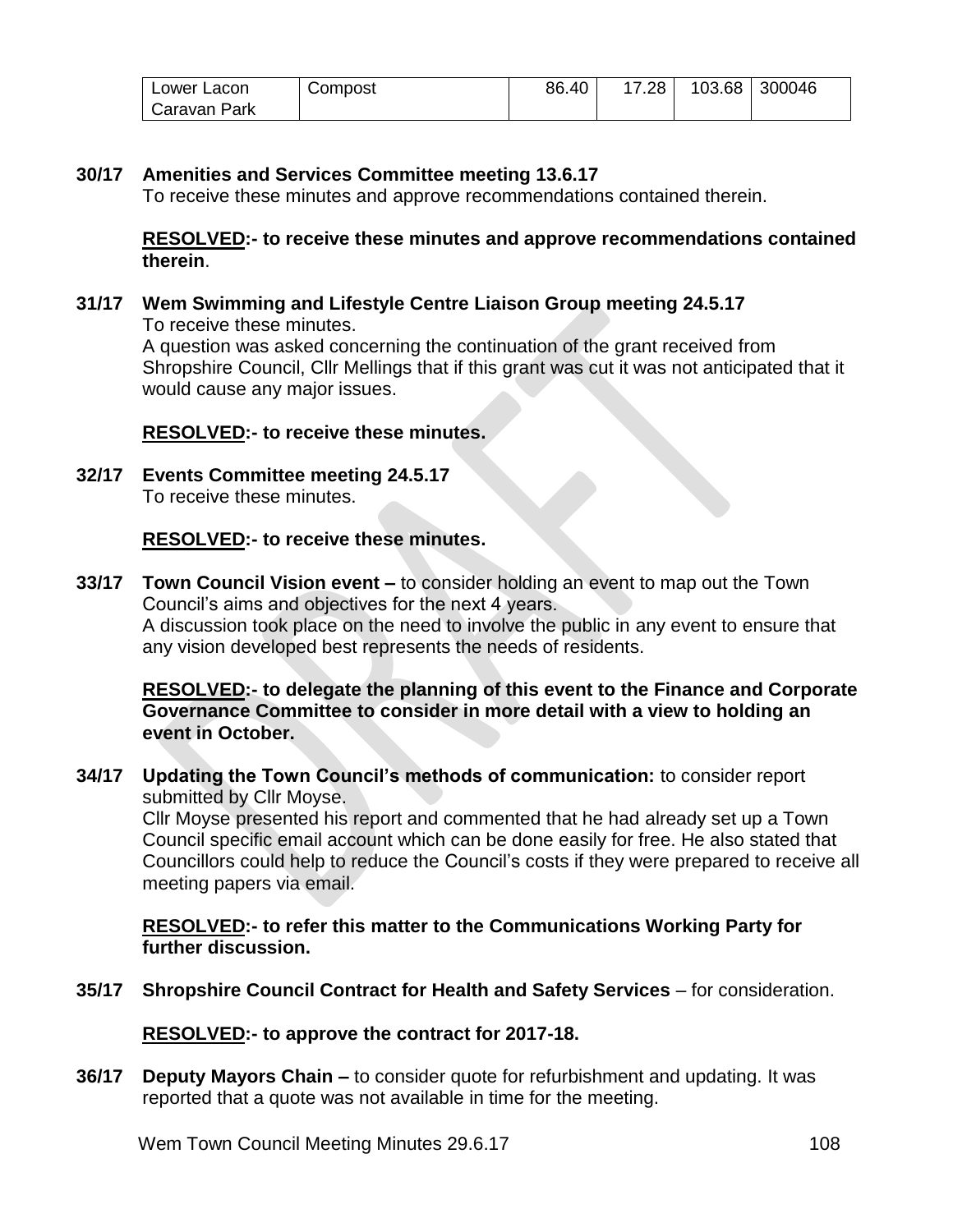**RESOLVED:- to delegate authority to the Finance and Corporate Governance Committee to consider quotes received.**

**37/17 WSSA Constitution Working Party** – to approve widening of the remit of the working party.

It was reported that the working party would like to broaden its remit to explore whether the establishment of a new charity/ trust that incorporated all the Town Councils sporting and leisure assets would be a better option to consider.

#### **RESOLVED:- to widen the remit of the working party to consider the inclusion of other sporting and leisure assets in the new charity.**

#### **38/17 Highways Issues**

a) HGV Survey **–** to consider response received from Shropshire Council. Cllr Broomhall highlighted that the Town Council's comment that the loading bay should become a part disabled bay had been omitted. A discussion took place on whether the Council supported the creation of an environmental weight restriction on Mill street and it was

**RESOLVED:- to contact Shropshire Council to request that the creation of a part loading bay part disabled bay outside the old Nat West Bank is considered as previously submitted.**

**FURTHER RESOLVED:- to request the matter of environmental weight restriction is reconsidered by Wem Economic Forum.**

b) Road Safety Correspondence – for consideration. Councillors felt it re-enforced concerns that had been previously raised.

#### **RESOLVED:- to receive the correspondence and the Clerk was asked to respond outlining what work had already been carried out.**

c) Wem Site Meeting - To consider email received. Councillors considered the email and stated that they had not sent a representative to the meeting as no information had been received about the meeting. Cllr Mellings outlined the background to the meeting which he had arranged for residents and confirmed that no invitation was sent to the Town Council.

#### **RESOLVED:- to receive the email.**

**39/17 Correspondence** – to consider the following items of correspondence a) Fire and Rescue Services Governing Body Proposal – for consideration.

# **RESOLVED:- to defer any comments on this proposal to the July meeting.**

b) Merchant Navy Day – to consider request to support Merchant Navy Day.

Wem Town Council Meeting Minutes 29.6.17 109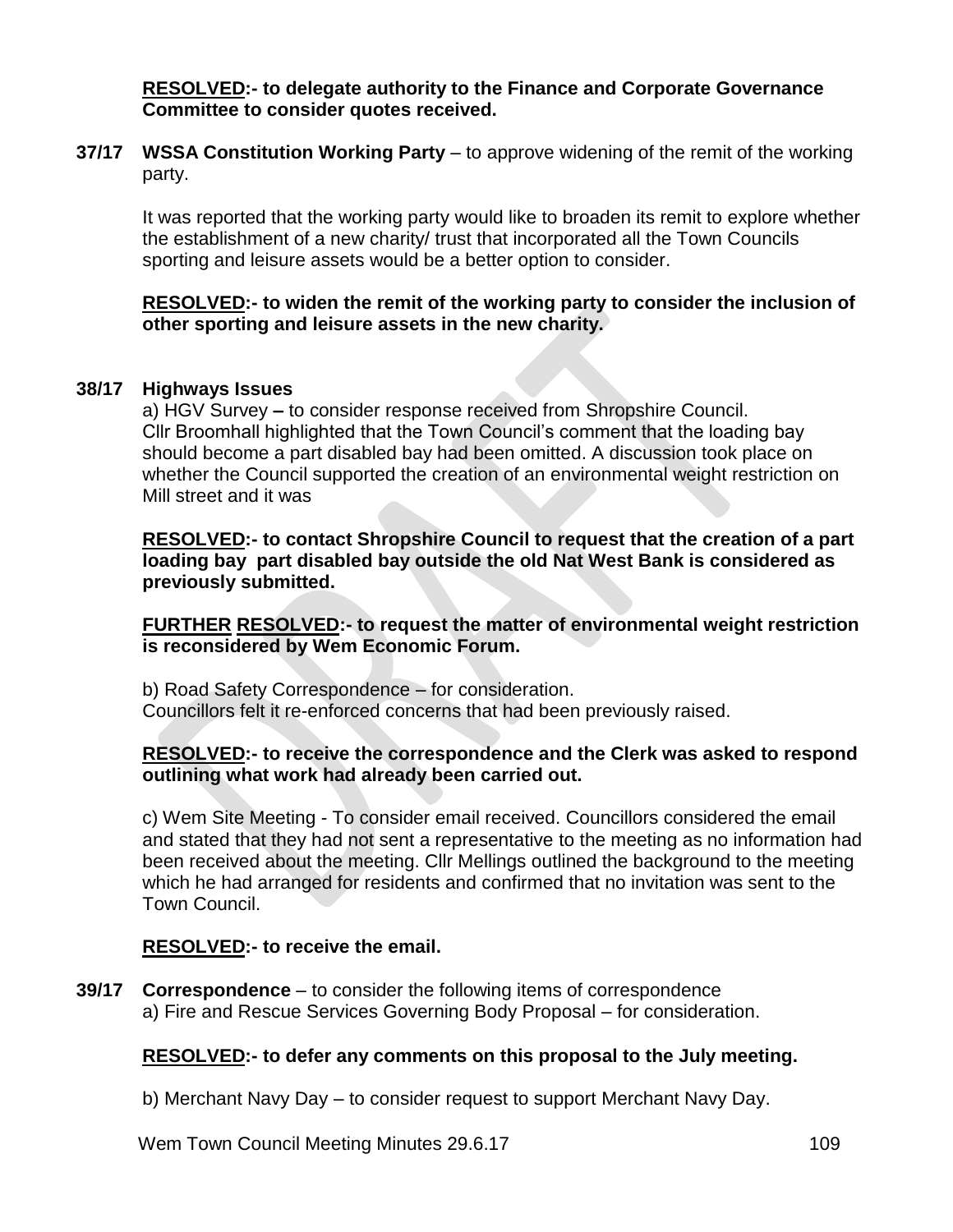#### **RESOLVED:- not to support this day but to invite the Merchant Navy to send a representative to the next Armed Forces Day.**

c) Shropshire Council's response to Roden Grove flood risk.

Cllr Nash reported he had responded to Shropshire Council direct on this issue and stated that in his opinion the present Environment Agency mapping requires significant updating in relation to the Roden Grove area of the town.

**RESOLVED:- to respond to Shropshire Council that the Town Council supports the comments made by Cllr Nash in relation to the updating of the Environment Agency mapping in the Roden Grove area and request that Shropshire Council pursues this.**

**40/17 Retirement of HRH Prince Philip Duke of Edinburgh –** To consider request to send good wishes from the Town Council on his retirement.

## **RESOLVED:- to approve.**

#### **41/17 Reports**

a) To receive reports from the Council's representatives to other bodies. Written reports received from Cllr Dodd, Cllr Towers and Cllr Broomhall were circulated and considered.

#### **RESOLVED:- to receive the reports.**

b) To receive a report from Shropshire Council Councillors Mellings and Dee.

A written report was received from Cllr Mellings.

# **RESOLVED:- to receive the report.**

#### **42/17 Future agenda items** – for consideration.

Cllr Towers requested that the Council consider the suggestion that regular briefing sessions are held with other statutory bodies.

**43/17 Dates of future meetings** – to note date of the July meeting.

#### **RESOLVED:- to note that the next meeting will take place 27.7.17**